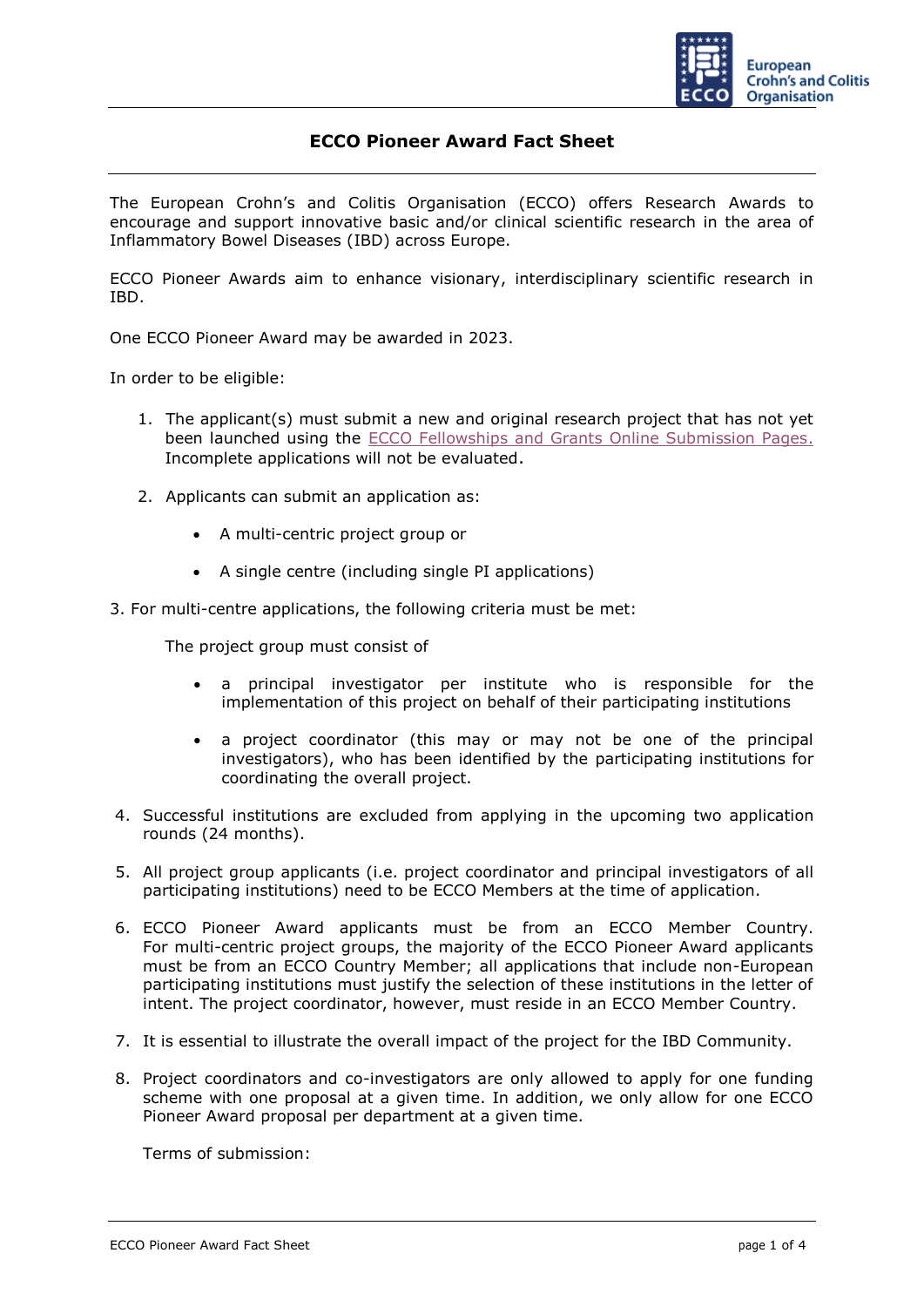

1. A total of **EUR 300,000** will be awarded per ECCO Pioneer Award. The ECCO Pioneer Award Prize is intended for research costs incurred, most notably salary support; equipment; research consumables. It is not intended for institutional overheads. When only two institutes are participating, the proportion of the cost distribution between institutions may not exceed 60:40.

If the ECCO Pioneer Award candidates succeed in receiving additional funding for the project, this is likely to be regarded as an "add-on" and not a conflict with ECCO, although ECCO will expect to be informed through the project coordinator.

- 2. The duration of the Award is 24 months.
- 3. Members of ECCO Governing Board and SciCom are excluded from applying.
- 4. The review process will be carried out in two stages.
	- In the first phase, applicants must submit a "letter of intent" (max. 5 pages) using the [ECCO Fellowships and Grants Online Submission Pages.](https://cm.ecco-ibd.eu/cmPortal/Proposal/ASSOC22/config/normal/redirectconfig/PioneerAward) Please note that only applications using the ECCO Letter of Intent form will be accepted.

The "letter of intent" should contain the following information:

- o Project title
- o Project outline and intent
- o Research objectives
- o The connection to and impact on the IBD Community
- $\circ$  The innovative quality
- o Budget (incl. budget split per category and further explanations, e.g. salary, equipment, consumables, travel and meeting costs, other expenses; institutional overheads are not accepted). When only two institutes are participating, the proportion of the cost distribution should be disclosed and may not exceed 60:40.
- o Endorsement signatures of all participating institutes
- In the second phase, the applicants with the highest ranked applications will be invited to submit a full proposal using the [ECCO Fellowships and Grants](https://cm.ecco-ibd.eu/cmPortal/Proposal/ASSOC22/config/normal/redirectconfig/PioneerAward)  [Online Submission Pages.](https://cm.ecco-ibd.eu/cmPortal/Proposal/ASSOC22/config/normal/redirectconfig/PioneerAward) The proposal should contain the following information:
	- o Project title
	- $\circ$  Name, and address of the participating institution(s)
	- o Name, address, and ECCO Member ID of the project coordinator
	- o Name, address, and ECCO Member ID of the principal investigators (for multi-centric applications)
	- o Summary of the proposal
	- o Introduction
	- o Objectives
		- Overall aim of the research project
		- Award objectives; achievable within the 24-month timeframe and with the funds and support provided by ECCO
	- $\circ$  Methodology and Working plan  $\rightarrow$  including timeline
	- $\circ$  Chronogram  $\rightarrow$  mandatory milestones and specific deliverables of the project
	- $\circ$  Significance ( $\rightarrow$  pioneer quality) and impact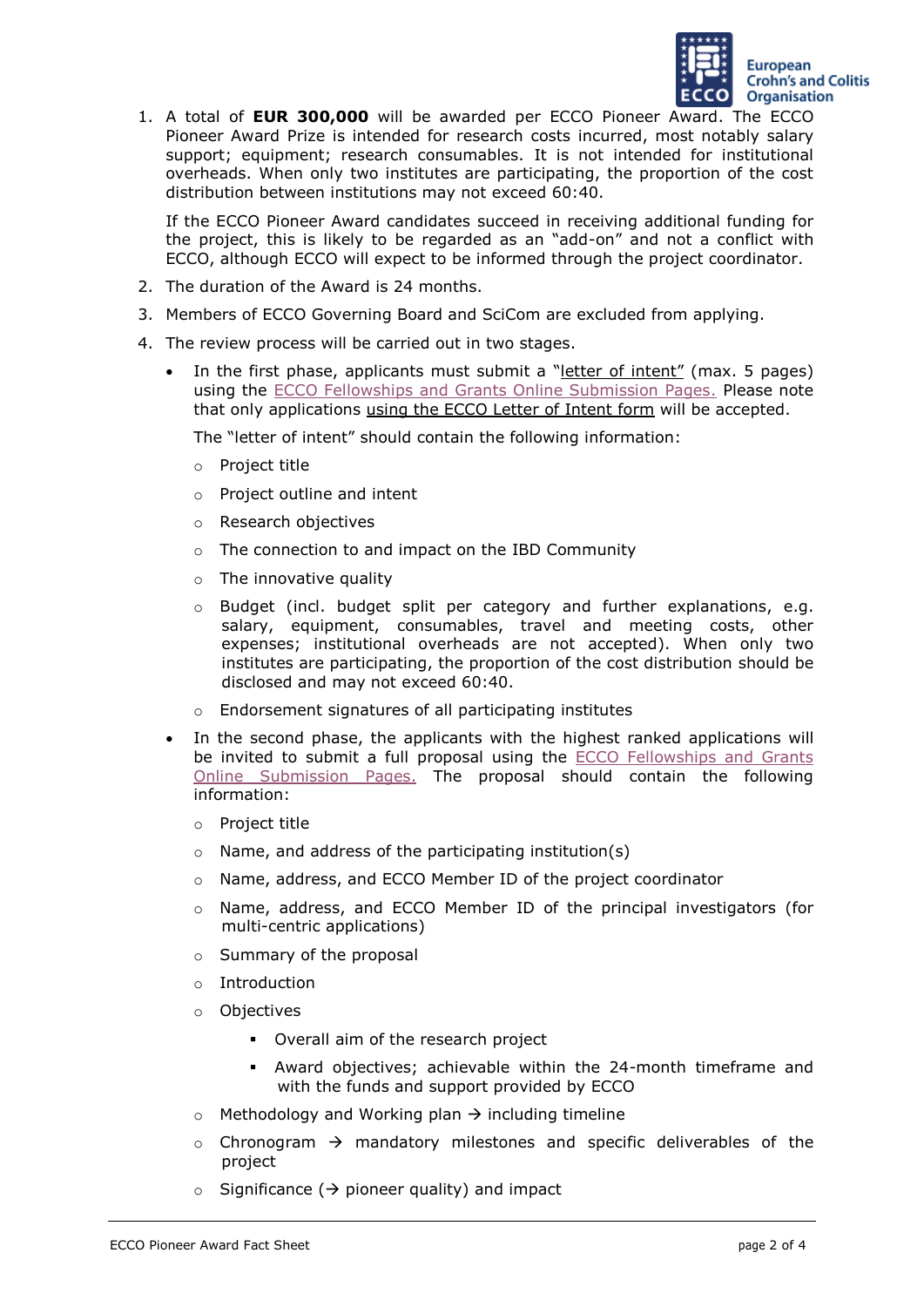

- o Background of the research group
- o Budget (a transparent budget split per category and subdivided into participating institutes)

As well as the following documents:

- $\circ$  CVs of the applicant(s) (including those of the project coordinator(s) and principal investigators for multi-centric applications)
- o Letters of commitment from all participating institutions
- o IRB (clinical/experimental) approval of the project.
- 1. The annual deadline for submission for ECCO Pioneer Award applications is **August 1** (1st round), and **September 23** (2nd round).
- 2. Applications are scored by IBD Specialists according to six criteria (see review process below). The Scientific Committee of ECCO (SciCom) reviews applications in autumn, and applicants are notified of the results in **October.**
- 3. Successful applicants receive the ECCO Pioneer Award certificate at the Annual Congress of ECCO and are expected to be present to receive it.
- 4. Payment of the prize money is contingent upon the Pioneer Award Agreement signed between ECCO and the participating institution(s). The prize will be split into one pre-financing payment of EUR 150,000 and one interim payment of EUR 150,000.
- 5. Three reports are to be submitted to the ECCO Office for publication in ECCO News:
	- $\circ$  A 500-word synopsis of the project to be submitted within the first half of the project term.
	- $\circ$  An interim report of the project progress to be submitted within 12 months of project start date.
	- $\circ$  A final report to be submitted within 24 months of the project start date (Note: upon submission of a written request, no-cost-extensions of the deadline can be granted). For report templates, please contact the ECCO Office at ecco@ecco-ibd.eu.
- 6. The project coordinator and Lead Institution are expected to submit the results of the project in the form of an abstract at the annual Congress of ECCO following the completion of the award objectives.
- 7. ECCO Pioneer Award holders are required to inform SciCom, via the ECCO Office (ecco@ecco-ibd.eu), of any publications resulting from the project funded.
- 8. When presenting or publishing any results of the project, ECCO is to be acknowledged on all printed matter as contributing to the funding. If this is not withheld, ECCO reserves the right to not review further applications of the ECCO Pioneer Award holder. Please contact the ECCO Office to request the ECCO logo for slide presentations.
- 9. ECCO encourages Awardees to submit the project outcome to JCC for publication.

## Review Process:

- 1. All applications are reviewed and scored by ECCO Committees Members and external IBD Specialists, based on the following criteria:
	- o Originality and innovative nature of the proposal
	- o Methodology